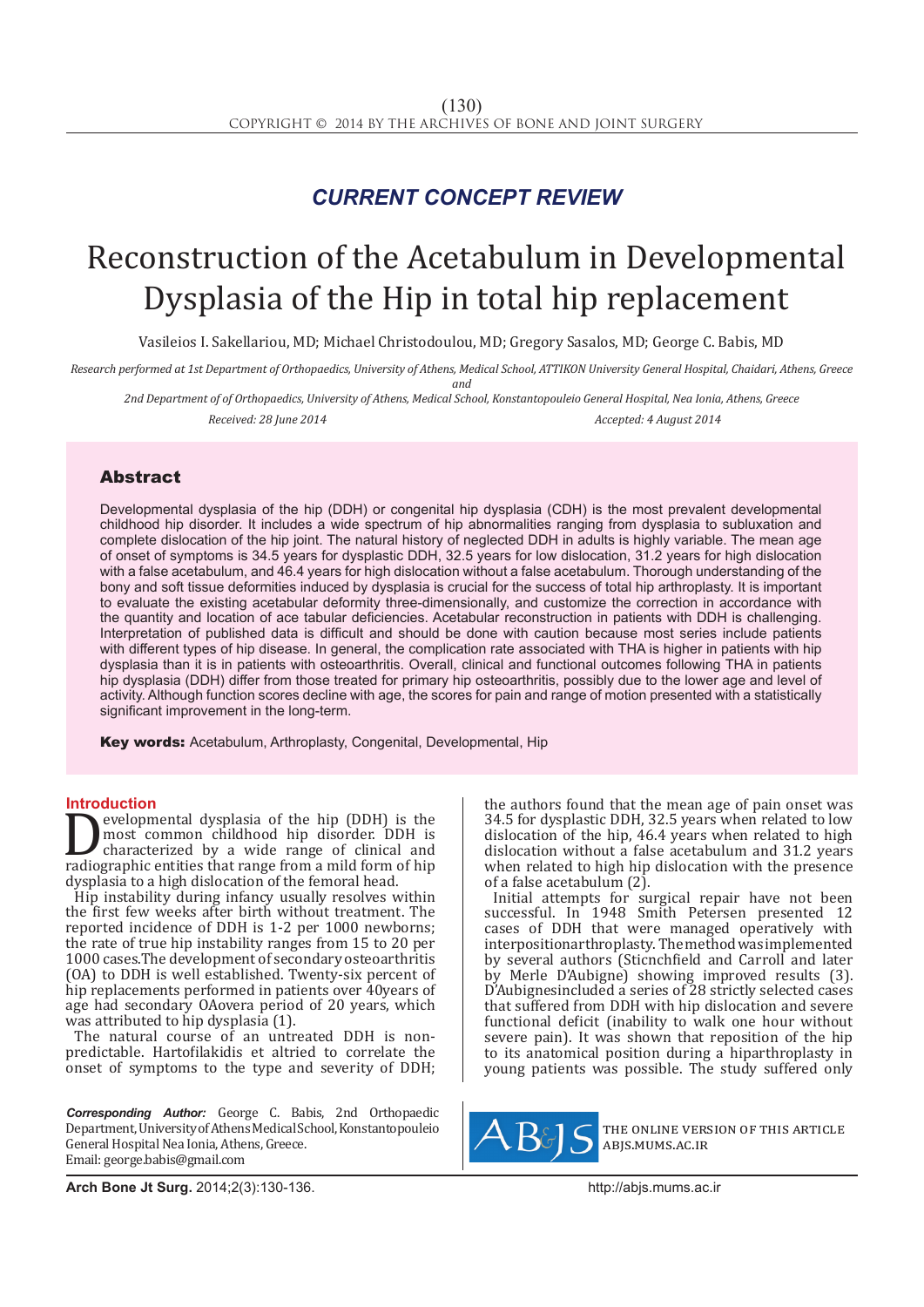from possible false positive election of candidates due to young girls that were eager to rid of the trendelerburg gait thus sometimes perhaps overstating their disability and functional deficit (3).

#### **Morphology of the acetabulum in patients with DDH**

The acetabulum in DDH, as studied with CT images, is characterized by anatomic abnormalities. Theseconsist of shallow articular cavity, increased anteversion, insufficient acetabular coverage of the femoral head and a deficient anterior wall (2,4).

The abnormal joint anatomy is related to a redistribution of stresses onto the femoral head surface and articular cartilage of the acetabulum. Early secondary osteoarthritis (OA) of adults has been associated with residual hip dysplasia at childhood (4). The accuracy of the Severin classification in predicting the severity of degenerative hip arthritis is high; 46% of Severin III/ IV hip are associated with severe degenerative changes, compared with only 3% of hips categorized as Severin  $I/II(5)$ .

Hartofilakis et al. described the variant deformities of the acetabulum in patients with DDH: dysplasia consists of a shallow acetabulum with a superior segmental defect; the femoral head is covered by the hypoplastic acetabulum (1, 2). Low hip dislocation,is characterized by the presence of a false acetabulum that partially covers the true acetabulum; the femoral head is usually contained in thefalse acetabulum. Anterior segmental defect or a posterior wall deficiency, and increased anteversionare usually present (3). In high hip dislocation, the femoral head is migratedposterosuperiorlyin relation to the true acetabulum, which is narrow, shallow, and triangular in shape; the iliac wing is alsoanteverted and the entire rim of the acetabulum may be found defective (6).

The biomechanics of the hip joint are also severely changed:hip flexors, adductors and extensors are shortened due to persistent dislocation of the hip joint, and the center of hip rotation is migrated laterally and superiorly and abundant soft tissue, consisting of the joint capsule and the elongated ligamentumteres, covers the true acetabulum. Patients are usually limping and have a characteristic Trendelemburg gait due to the loss of the fulcrum effect of the abductors muscles (7,8).

Thus in any attempt to surgically correct a patients' hip with DDH deformity, one must take into account both skeletal and soft tissue deformities. Three-dimensional assessment of the bony anatomy is of paramount importance before proceeding to any kind of surgical intervention (2). The importance of CT imaging in the preoperative planning and templating is evident due to its increased accuracy in comparison to plain x-ray especially in measuring the supero-inferior dimension of the acetabulum.

#### **Classification systems**

Several classification have been presented in the current literature. Crowe et al., described a simple method aimed in quantifying the amount of dislocation of the hip (9). Three landmarks identified in an AP

x-ray. The radiographic teardrops when joined at their inferior margins consist a reference line. The distance from the medial head-neck junction to this reference line is measured. The amount of dislocation is the ratio between this distance and the vertical height of the pelvis.In this classification four types of femoral head dislocations are described: type 1, 50% dislocation; Type 2, 50-75% dislocation; Type 3, 75-100% dislocation. In types 2 and above the head/neck junction is situated above the reference line by at least 10% in relation to the height of the pelvis.Weaknesses of this classification are related to its inherent inability to explain the underlying pathology, inability to accurately locate the head-neck junction on the pelvic x-ray (1,2).

The Hartofilakidis classification focuses on the acetabular anatomical variations related to DDH. Three main types are mentioned: hip dysplasia, low dislocation, and high dislocation (1). In hip dysplasia the hip is subluxed but still contained in the true acetabulum (2). In low dislocation the femoral head is partially covered by the true acetabulum and articulates with a false acetabulum (3). In high dislocation the femoral head is truly dislocated in a superoposterior position (6). Later modifications of this classification included two subtypes for both low and high dislocations. In low dislocation subtype B1 is related to extended coverage of the true acetabulum by the false acetabulum whereas in type B2 there is little coverage.In high dislocation subtype C1 relates to an iliac wing positioned acetabulum and in subtype C2 the femoral head lies in the abductor muscles.Hartofilakidis et al, demonstrated that type C2 dysplastic hips are associated with higher revision rates compared to type C1 hips  $(P=0.001)$  (10).

Eftekharpresented another classification system for hip dysplasia based on the grade of dislocation of the femoral head. According to this system, the severity of dysplasia is classified into four stages, ranging from dysplasia to complete dislocation.In type A, the acetabulum is slightly elongated in its superoinferior dimension and the femoral head has a characteristic mushroom shape and is flattened. Types B and C are described intermediate and high dislocations, respectively. The true acetabulum is poorly developed. The lower border of the false acetabulum covers the roof of the original acetabulum. Following removal of fibrofatty tissue from the anatomic area of the true acetabulum we can identify thefloor of the true acetabulum, which is usually thick. In type D dysplastic hips, the femoral head is totally dislocated. The original acetabulum can be hardly recognized representing a narrow "isthmus" over the fusedtriradiate cartilage (11,12).

All of the above-mentioned classifications (Crowe, Hartofilakidis, Eftekhar), have been characterized as reproducible and repeatable and useful in evaluating and treating DDH (11,13-17).

#### **Preoperative Planning & Radiographic Parameters**

X-ray evaluation typically includes an anteroposterior (AP) view of the pelvis and AP and lateral views of the affected hip. Computed tomography (CT) imagesare more accurate in evaluating the bony deficiencies of the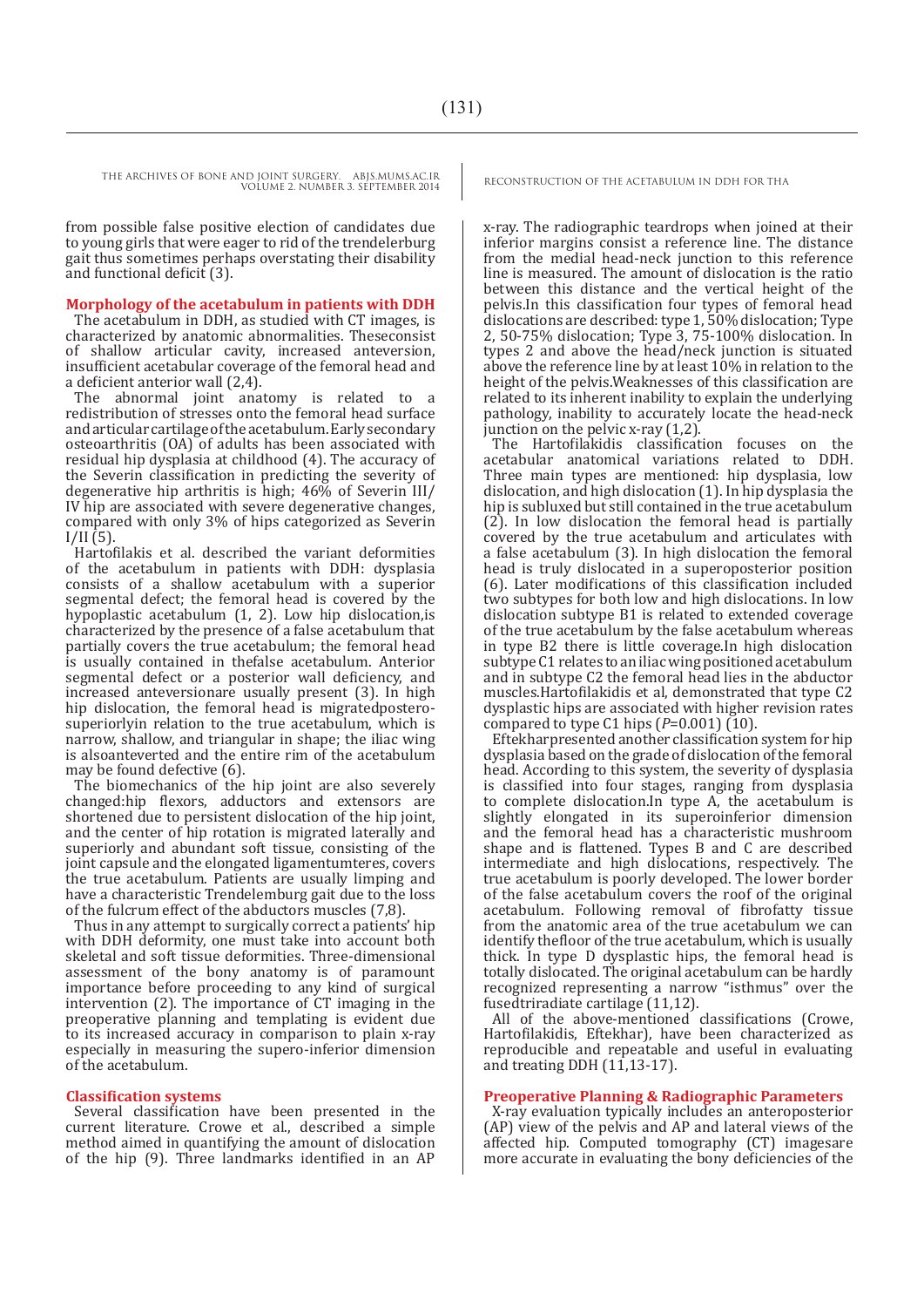# Α B **Figure 1. Preoperative (A) and postoperative (B) anteroposterior**

**radiograph of the right hip demonstrating the reconstruction of a Hartofilakidis type A DDH using a hemispherical cementless pressfit modular cup augmented with two transacetabular screws.** 

acetabulum in patients with DDH.

Radiographic parameters such as Wiberg's lateral center-edge angle (LCE) and Lequesne's acetabular index (AI) are used for diagnosis and treatment planning, allowing the preoperative evaluation of possible loss of primary stability in dysplastic hips (18,19). The pathological cut-off values for LCE angle and AI are below 20° and above 12° for the LCE and AI, respectively (19).

Placement of the acetabular component in patients with DDH is very challenging because anatomic landmarks are very difficult to identify and bony anatomy severely compromised. Stans et al. showed that 25,7% of acetabular implants are placed outside the true acetabulum in a series a series of Crowe type III dysplastic hips, compared to a 12% in Crowe type II hips  $(20)$ .

In an effort to overcome the difficulty in recognizing the true acetabulum, Crowe et al, showed that that the center of hip rotation may be accurately identified by placing it atthe center of a triangle that is formed by the anterior inferior iliac spine, ischial tuberosity and the obturator foramen (9). Cup should be ideally placed close to the teardrop in order to better restore the acetabular offset and therefore the biomechanics of the hip joint. The distance from the acetabular fossa to the quadrilateral plate should be also estimated carefully because this is associated with the placement of acetabular screws. Therefore, meticulous preoperative templating, which identifies patients' individual anatomy and available bone stock is essential for preventing suboptimal placement of the acetabular component and accidental penetration into the medial wall of the acetabulum.

#### **Surgical technique**

#### *Hip dysplasia / Crowe types I-II*

Medialization of the acetabular implant, placed within the true acetabulum usually is possible. Preservation of the bone stock of the anterior wall, which is usually thin, is necessary during reaming. Cementless press fit

implants are favored (Figure 1).

#### *Low hip dislocation / Crowe type III*

In low hip dislocations / Crowe type III the femoral head is found subluxed and migrated towards a cephalic and lateral direction. The anterior and superior walls are dysplastic creating an oval shape of the acetabulum. Intraoperative recognition of the inferior rim of the acetabulum and identification of the acetabular notch is of paramount importance. These two anatomic landmarks useful to identify the true acetabulum, which is usually covered by the a false acetabulum.

Soft tissue release of the inferior acetabulum is necessary in order to provide adequate exposure. Reaming aims in providing adequate bone coverage. There is not a consensus over the minimum cup exposure (i.e. the amount of acetabular component that is found uncovered from acetabular bone in an anteroposterior radiograph of the pelvis) for a construct to be considered stable. Chanley and Fuegin suggested avoiding THA if the cup exposure exceeds 5mm (21). Garvin et al, suggests that approximately 20% of the superolateral aspect of the cup could be left uncovered by bone, without compromising postoperative implant stability (22). It is suggested that 50-60% coverage of the acetabular implant is sufficient when ultra-porous implants are used. Stability is further enhanced with the use of screws, the benefit of early weight bearing.

Acetabular bone deficiency can be substituted by any of the following methods:

A) Acetabular reconstruction of the anatomic hip center using bone graft and/or augments,

B) Autogenous impaction grafting,

C) Medialization of the anatomic hip joint- Cotyloplasty

D) Acetabular reconstruction at a high hip center.

#### *High hip dislocation / Crowe type IV*

In this type of DDH there is no need for bone graft augmentation. The acetabulum tends to be shallow and the soft tissue contracted due to chronic dislocation. Therefore extensive capsulotomy, iliopsoas tendon release and placement of a small cementlessacetabular shell (average outside diameter 38-44 mm) in the anatomic center, which can be localized using as reference marks the cross section of the ischium and pubic ramus.

#### *Implant selection*

Small, monoblock implants or ceramic on ceramic bearing surfaces are preferred (23-26). Cementess reconstruction of the acetabulum is related to lower rates of revision. Cemented reconstruction has been reported to have revision rates of up to 37% (27,28).

Among several implants designs aiming in solving several technical issues that arise in acetabular fitting, Holzapfel et al, presented an oval- shaped cementless press-fit cup to be used with bulk femoral autografts (29). In comparison to hemispherical cups it was found that the oval cups were less successful in re-establishing the hip center ofrotation, thus being less favored in use by surgeons.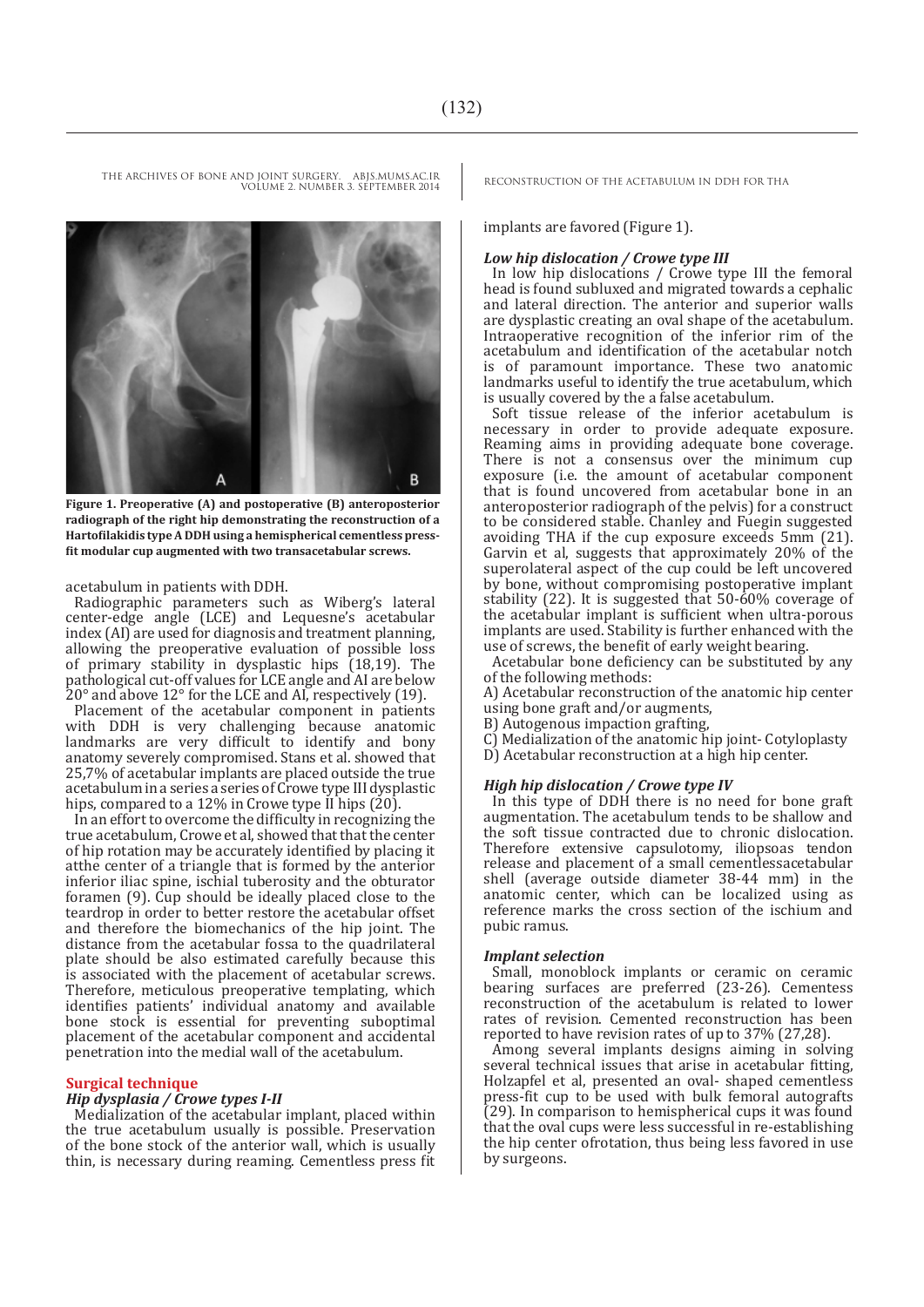

**Figure 2. Postoperative AP radiograph of the left hip showing resorption of the structural allograft 5 yrs postoperatively. The cup was not relying on the graft and remained stable.** 

The Artek cup, which was especially designed for use in dysplastic hips, presented as a good alternative reconstructive option. However the metal on metal articulation raises concerns regarding the increased metal ions release and potential development of allergic reactions and early aseptic loosinening and, therefore, it should be used with caution (30).

The 15-face changing cup is designed to position the bearing surface in a less than 45 degrees angle of inclination. This cup was introduced for use in patients withHartofilakidis types A or B deformities (31). Up to now, no available clinical data exist to support the broad use of this component in patients with DDH.

The Muller acetabular roof-reinforcement ring, provides adequate surface for fixation of the cup with cement (32). A variation of this implant including a hook was designed in order to deal with bone stock deficiencies (33).

The Centroid Hilock cup consistsa middle solution combining most of the above-mentioned innovations. It combines the properties of a cup and a ring. Koulouvaris et al presented good clinical outcomes in patients with severe DDH after 5 years of follow-up (34).

#### **Component anteversion**

The anatomy of the hip joint in patients with DDH is severely altered concerning theacetabular version, the femoral version and the femoral torsion (35). For these cases it is questionable if acetabular and femoral implants should be orientated in such a way to reconstruct individual anatomy or fit within a safe zone. Choosing a correct combined orientation of both components, the acetabular cup and femoral stem, will



**Figure 3. Postoperative AP radiograph of the left hip showing a case with excessive medial displacement of the cup.** 

yield a maximized, stable range of motion (ROM) and will reduce the risk for dislocation. Widmer et al. have shown that final component orientation must consider cup containment, implant impingement with bone and soft tissue, and preoperative skeletal contractures or deformities to achieve the optimal compromise for each patient (36). The technique of combined cup and stem anteversion in THA based on femoral anteversion has been suggested as a method to compensate for abnormal femoral anteversion. The "Ranawat test" for combined anteversion between the cup and stem is a visual judgment when the femoral neck and head are aligned coplanar to the acetabular cup periphery (37). The degree of internal rotation required to reproduce a coplanar head-cup orientation consists the combined anteversion. There is a wide safe zone of 25° to 50° for combined anteversion for THA. Dorr et al.demonstarted that if anatomic stem anteversion is better to compensated with altering cup anteversion than changing stem anteversionto avoid postoperative rotational deformities of the leg and foot (38).

#### **Use of trans-acetabular screws**

The posterosuperior quadrant which was initially considered a safe zone for screw placement, is not considered to be safe in hips with high dislocation (39). Use of the posterosuperior quadrant has been related to frequent injury of the obturator vessels (40). Safe zones are defined using volumetric CT information with 3D mapping of bone and vascular structures.

#### **Postoperative care**

Physiotherapy is aimed in restoring pelvic balance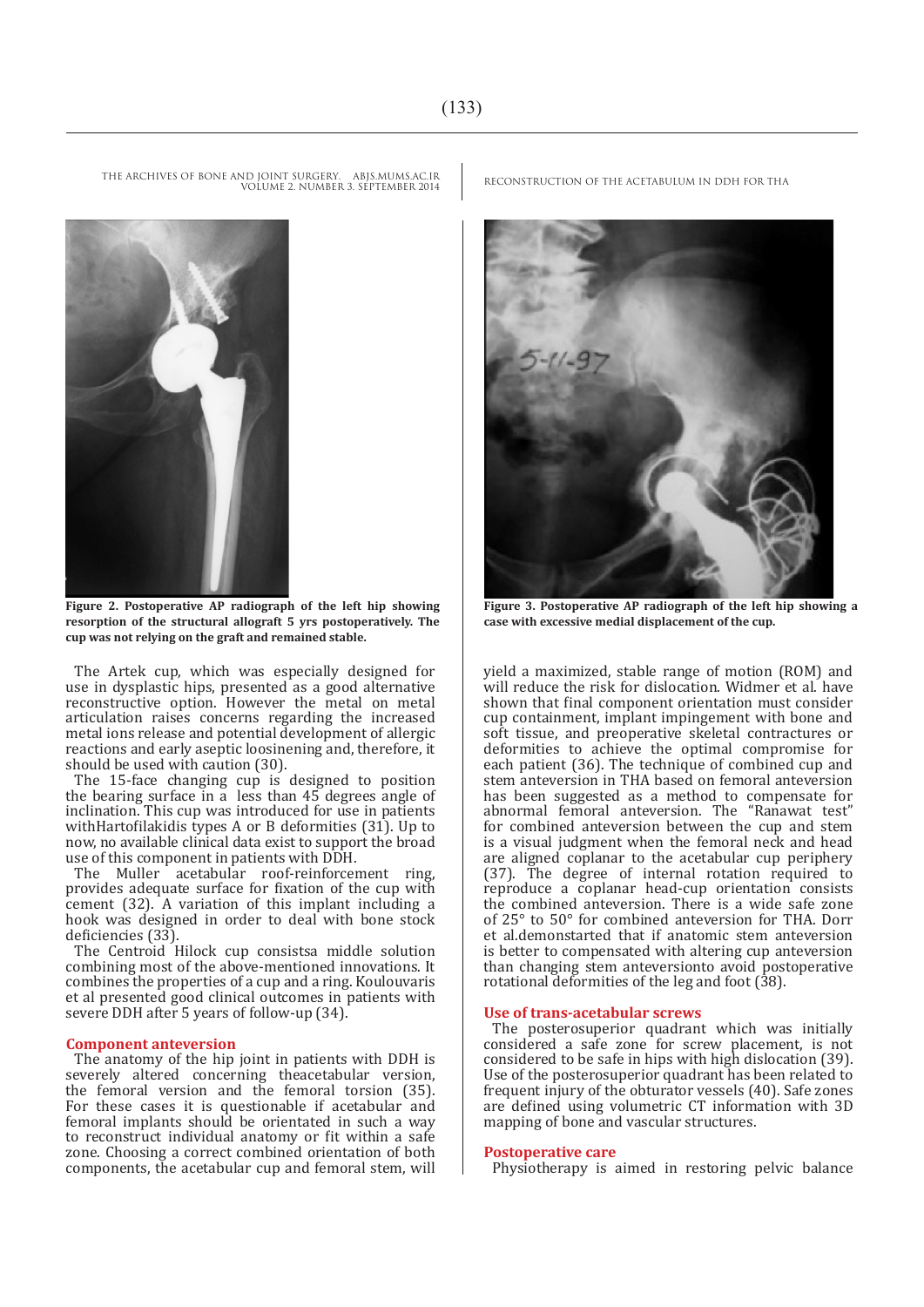and is individualized according to patients' status and operative procedure performed. Flexion of the ipsilateral knee prevents sciatic nerve tension. Patients that have undergone trochanteric osteotomy should be warned of an apparent leg lengthening that usually lasts for a period of 4-6 months. Routine pain management and anticoagulation protocols are implementeded. Singledose perioperative antibiotics are usually administered according to local epidemiological data.

#### **Outcomes**

DDH surgery is related to increased mortality rates, with a higher than expected 6-month mortality rate as observed in a series presented byBoyle et al. Patients suffering from other pathologies such as primary osteoarthritis or rheumatoid arthritis have worse long term outcomes (41-43). Young age is related to higher percentage of postoperative implant failures (44).

#### **Complications**

Factors such as prolonged operative time, extensive soft tissue releases, use of bone grafts, and extensive surgical wound are related to higher rates of infection, compared to THA for OA (42,43). Sciatic nerve palsy is related to limb lengthening, with increased risk of nerve palsy at >4cm of leg lengthening and 2 cm being considered a safe limit (45,46). Operative techniques and choice of surgical approach influence the rate of postoperative dislocations. Southern approach when performed without repair of external rotators or capsule repair on completion is related to increase rates of dislocations. The useof cementless cups is favored; these cups have a documented 10-year implant survival rate of 94%, in patients with femoral allograft augmentation (24,34,47,48). Higher rates of incorporation of bone grafts with morcelized bone particles from autogenous femoral heads in relation to bulk allografts is noted, a phenomenon attributed to better osseointegrationof small bone particles (Figure 2) (49). In cotyloplasty, overzealous medialization leads to increased fixation failures (Figure 3) (50). Changes in the center of rotation are related to altered mechanics of the hip. Bicanic et al. found that for every millimeter of lateral displacement of the cup from its anatomical position the hip load may be increased by 0.7% (51).

#### **Conclusions**

Developmental dysplasia of the hip (DDH) includes a wide spectrum of hip abnormalities ranging from dysplasia to subluxation and complete dislocation of the hip joint. The natural history of neglected DDH in adults is highly variable. Thorough understanding of the bony and soft tissue deformities induced by dysplasia is crucial for the success of total hip arthroplasty. It is important to evaluate the existing acetabular deformity in three dimensions, and customize the correction in accordance with the quantity and location of acetabular bony deficiencies.

Acetabular reconstruction in patients with DDH is challenging. Excesive acetabular anteversion, defficient anterior wall of the acetabulum, shallow and oblong shape of the acetabulum consist the most common anatomic alterations of the bony anatomy an patients with DDH. Several methods of reconstructions have been proposed depending on the type of dislocation and severity of bony deficiency.

Interpretation of published data is difficult and should be done with caution because most series include patients with different types of hip disease. In general, the complication rate associated with THA is higher in patients with hip dysplasia than it is in patients with osteoarthritis. Overall, clinical and functional outcomes following THA in patients hip dysplasia (DDH) differ from those treated for primary hip osteoarthritis, possibly due to the lower age and higher level of activity.

Vasileios I. Sakellariou MD Michael Christodoulou MD Gregory Sasalos MD 1st Department of Orthopaedics, University of Athens, Medical School, ATTIKON University General Hospital, Chaidari, Athens, Greece

George C. Babis MD

2nd Orthopaedic Department, University of Athens Medical School, Konstantopouleio General Hospital Nea Ionia, Athens, Greece

#### **References**

- 1. Engesaeter IO, Lehmann T, Laborie LB, Lie SA, Rosendahl K, Engesaeter LB. Total hip replacement in young adults with hip dysplasia: age at diagnosis, previous treatment, quality of life, and validation of diagnoses reported to the Norwegian Arthroplasty Register between 1987 and 2007. Acta Orthop. 2011; 82(2): 149-54.
- 2. Karachalios T, Hartofilakidis G. Congenital hip disease in adults: terminology, classification, preoperative planning and management. J Bone Joint

Surg Br. 2010;92(7):914-21.

- Merle D'Aubigne RM. Reposition with arthroplasty for congenital dislocation of the hip in adults. I Bone Joint Surg Br. 1952;34(1):22-9.
- 4. Argenson JN, Flecher X, Parratte S, Aubaniac JM. Anatomy of the dysplastic hip and consequences for total hip arthroplasty. Clin Orthop Relat Res. 2007; 465:40-5.
- 5. Albinana J, Dolan LA, Spratt KF, Morcuende J, Meyer MD, Weinstein SL. Acetabular dysplasia after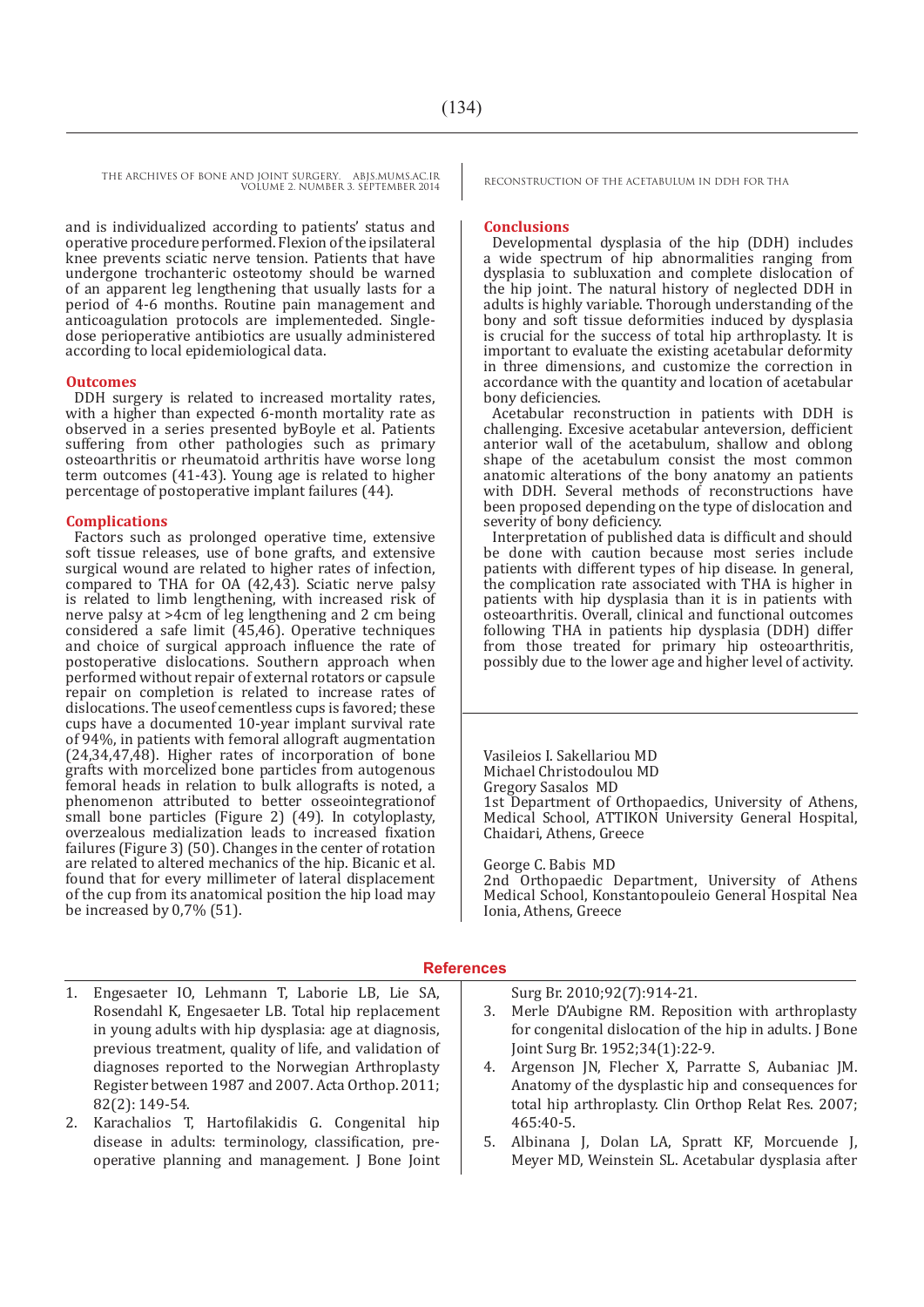treatment for developmental dysplasia of the hip. Implications for secondary procedures. J Bone Joint Surg Br. 2004; 86(6):876-86.

- 6. Hartofilakidis G, Stamos K, Karachalios T, Ioannidis TT, Zacharakis N. Congenital hip disease in adults. Classification of acetabular deficiencies and operative treatment with acetabuloplasty combined with total hip arthroplasty. J Bone Joint Surg Am. 1996; 78(5):683-92.
- 7. Lai KA, Lin CJ, Jou IM, Su FC. Gait analysis after total hip arthroplasty with leg-length equalization in women with unilateral congenital complete dislocation of the hip--comparison with untreated patients. J Orthop Res. 2001; 19(6):1147-52.
- 8. Radin EL, Paul IL. The biomechanics of congenital dislocated hips and their treatment. Clin Orthop Relat Res. 1974; (98):32-8.
- 9. Crowe JF, Mani VJ, Ranawat CS. Total hip replacement in congenital dislocation and dysplasia of the hip. J Bone Joint Surg Am. 1979; 61(1):15-23.
- 10. Hartofilakidis G, Babis GC, Lampropoulou-Adamidou K, Vlamis J. Results of Total Hip Arthroplasty Differ in Subtypes of High Dislocation. Clin Orthop Relat Res. 2013; 471(9):2972-9.
- 11. Brunner A, Ulmar B, Reichel H, Decking R. The Eftekhar and Kerboul classifications in assessment of developmental dysplasia of the hip in adult patients. Measurement of inter- and intraobserver reliability. HSS J. 2008; 4(1):25-31.
- 12. Anderson MJ, Harris WH. Total hip arthroplasty with insertion of the acetabular component without cement in hips with total congenital dislocation or marked congenital dysplasia. J Bone Joint Surg Am. 1999; 81(3):347-54.
- 13. Decking R, Brunner A, Decking J, Puhl W, Gunther KP. Reliability of the Crowe und Hartofilakidis classifications used in the assessment of the adult dysplastic hip. Skeletal Radiol. 2006; 35(5):282-7.
- 14. Kose O, Celiktas M, Guler F, Baz AB, Togrul E, Akalin S. Inter- and intraobserver reliability of the Crowe and Hartofilakidis classifications in the assessment of developmental dysplasia of the hip in adult patients. Arch Orthop Trauma Surg. 2012; 132(11):1625-30.
- 15. Gaston MS, Gaston P, Donaldson P, Howie CR. A new classification system for the adult dysplastic hip requiring total hip arthroplasty: a reliability study. Hip Int. 2009;19(2):96-101.
- 16. Yiannakopoulos CK, Chougle A, Eskelinen A, Hodgkinson JP, Hartofilakidis G. Inter- and intraobserver variability of the Crowe and Hartofilakidis classification systems for congenital hip disease in

adults. J Bone Joint Surg Br. 2008; 90(5):579-83.

- 17. Yiannakopoulos CK, Xenakis T, Karachalios T, Babis GC, Hartofilakidis G. Reliability and validity of the Hartofilakidis classification system of congenital hip disease in adults. Int Orthop. 2009; 33(2):353-8.
- 18. Werner CM, Copeland CE, Ruckstuhl T, Stromberg J, Turen CH, Bouaicha S. Relationship between Wiberg's lateral center edge angle, Lequesne's acetabular index, and medial acetabular bone stock. Skeletal Radiol. 2011; 40(11):1435-9.
- 19. Werner CM, Ramseier LE, Ruckstuhl T, Stromberg J, Copeland CE, Turen CH, et al. Normal values of Wiberg's lateral center-edge angle and Lequesne's acetabular index--a coxometric update.Skeletal Radiol. 2012;41(10):1273-8.
- 20. Stans AA, Pagnano MW, Shaughnessy WJ, Hanssen AD. Results of total hip arthroplasty for Crowe Type III developmental hip dysplasia. Clin Orthop Relat Res. 1998; 348:149-57.
- 21. Charnley J, Feagin JA. Low-friction arthroplasty in congenital subluxation of the hip. Clin Orthop Relat Res. 1973;(91):98-113.
- 22. Garvin KL, Bowen MK, Salvati EA, Ranawat CS. Longterm results of total hip arthroplasty in congenital dislocation and dysplasia of the hip. A follow-up note. J Bone Joint Surg Am. 1991; 73(9):1348-54.
- 23. Macheras GA, Kateros K, Koutsostathis SD, Tsakotos G, Galanakos S, Papadakis SA. The Trabecular Metal Monoblock acetabular component in patients with high congenital hip dislocation: a prospective study. J Bone Joint Surg Br. 2010; 92(5):624-8.
- 24. Takigami I, Ito Y, Matsumoto K, Ogawa H, Terabayashi N, Shimizu K. Primary total hip arthroplasty with a spongy metal surface acetabular component for hip dysplasia. J Arthroplasty. 2013; 28(1):172-7.
- 25. Kim YH, Park JW, Kim JS. Cementless metaphyseal fitting anatomic total hip arthroplasty with a ceramicon-ceramic bearing in patients thirty years of age or younger. J Bone Joint Surg Am. 2012;94(17):1570-5.
- 26. Pignatti G, Stagni C, Fravisini M, Giunti A. Ceramicceramic coupling. Total hip arthroplasty in young patients. Chir Organi Mov. 2003; 88(4):369-75.
- 27. Numair J, Joshi AB, Murphy JC, Porter ML, Hardinge K. Total hip arthroplasty for congenital dysplasia or dislocation of the hip. Survivorship analysis and long-term results. J Bone Joint Surg Am. 1997; 79(9):1352-60.
- 28. Sochart DH, Porter ML. Long-term results of cemented Charnley low-friction arthroplasty in patients aged less than 30 years. J Arthroplasty. 1998; 13(2):123-31.